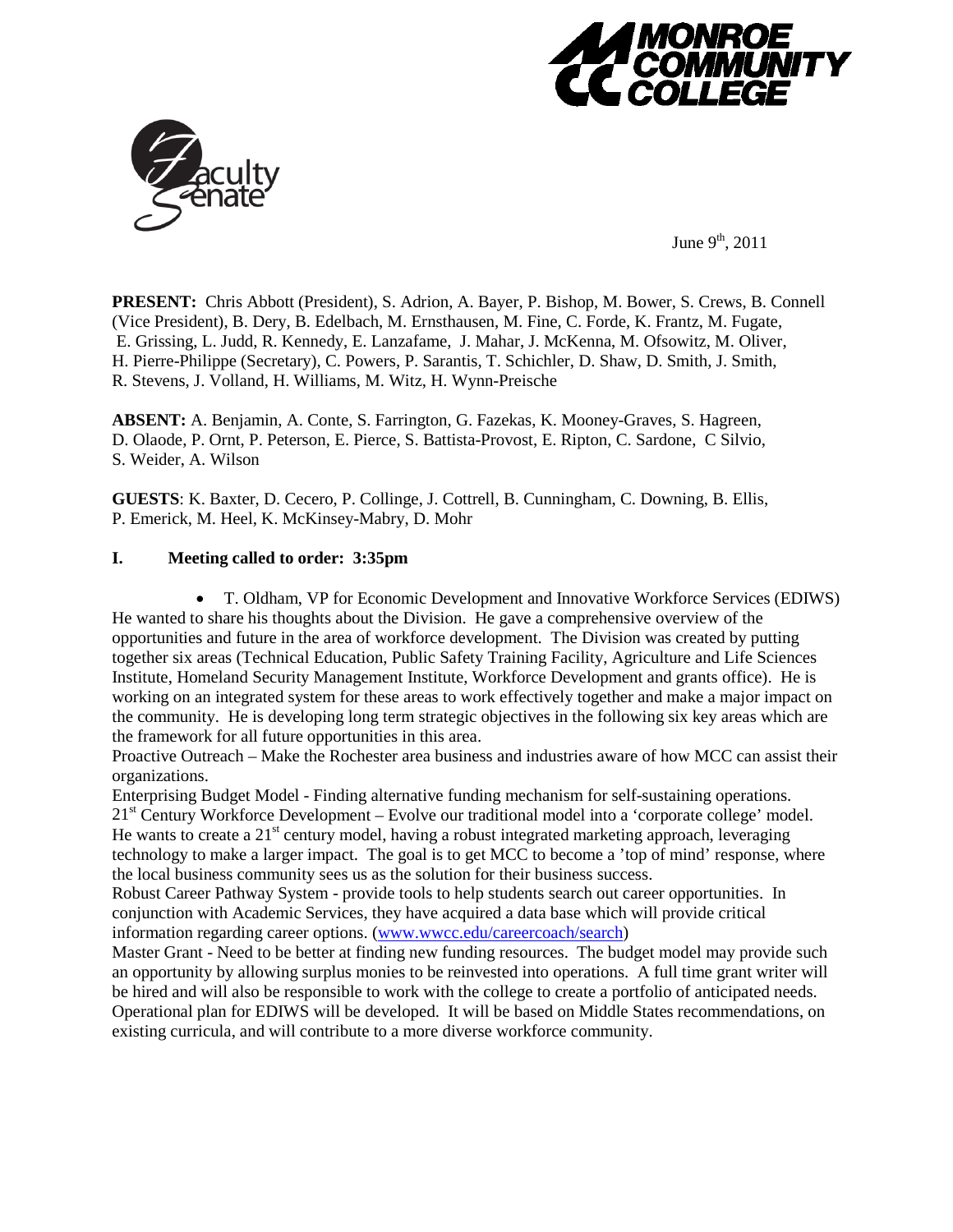• V. Avalone, Director, Planning, and M. McDonough, VP Academic Services/Provost Middle States Periodic Review update - The document was sent to the reviewers on June 1<sup>st</sup> and a copy will be available on the Planning website. The review took about one year and a half, it is a smaller document, doesn't have any standards, but looks at very specific areas prescribed by Middle States. Accreditation Cycle:

June 2006 - last re-certification, where we looked at mission, goals, objectives and the 14 accreditation standards set forth by Middle States.

June  $1<sup>st</sup>$  2011 – Submitted our periodic review to two evaluators, and one financial evaluation. No team visits. Next evaluation is scheduled for 2015-2016.

The document responded to 5 specific recommendations made by Middle States. It covered various issues including: teaching and assessing - Values, Ethics and Diversity; evaluation of online learning; how the Board of Trustees is incorporated into the continual assessment of our strategic plan. It was an opportunity to present the institution in an innovative and dynamic way; to discuss our challenges and opportunities; are we continually looking at and measuring what we are doing; are we effective as an institution and with our students; how do we respond to the changing demographics, college readiness, the need for a new downtown campus, and sustainability. The document also contained financial information. The last sections demonstrated to Middles States that we are continually assessing ourselves and are linking our strategic initiatives to the budget process. As an institution, we take an integrated, comprehensive and holistic approach to our work.

August  $2<sup>nd</sup>$ ,  $2011$  – will be contacted by Reviewers, if they need additional supporting documents. September  $1<sup>st</sup>$ , 2011 – deadline to reply to any questions/comment. We have one opportunity to do so. October 2011 - the document is forwarded to the Middle States Periodic Review Committee November 2011– the document is sent to the Commission for final vote and approval of re-accreditation

• C. Fogal, Mathematics - Update on Faculty Council of Community Colleges (FCCC) Information from the March meeting: Speculation on the budget; possibility of moving the census date to help with student retention; create and support professional development opportunities for faculty to become leaders; review the request for all community colleges to create a policy for deactivation/discontinuation of courses – policy has been approved by MCC; Vice Chancellor for Academic Affairs is advocating for degree completion prior to transferring – that can be achieved by ensuring that courses are easily transferred between the SUNY units; strengthening the cross registration process between units would help with student retention at the 2 year units. On the Legislative side: the FCCC President now has a seat on SUNY Board of Trustees meetings; vaccination records (MMR) for students attending NY State public school should be transferable to colleges; Campus Tradition Publication is now available on line; FCCC has been working on a revision of SUNY General Education categories that better reflect campus programs.

## **II. All College Meeting**

Came up with a list of topics for discussion for next year: Faculty Evaluation, LA04 Program, Student Retention, Student preparedness issues(or lack thereof), The timing of buy-back policy – before completion of finals, Faculty workload comparison across the college, Creating a distance Learning Committee, Professional Development Steering Committee.

## **III. Announcements** (C. Abbott)

C. Abbott announced that Sandy Wynne, Executive Committee Secretary, is retiring this year. Sandy was unable to attend today's meeting, but C. Abbott would like to invite her to a fall senate meeting to thank her for her service and present her with a token of our appreciation. She also thanked the following outgoing senators for their service and contribution to the Senate: S. Adrion, M. Bower, S. Crews, C. Forde, M. Fugate, B. Ripton, D. Smith and R. Stevens. Many thanks to B. Connell (Vice President) for her years of dedicated service to the Senate and we wish her well in her retirement.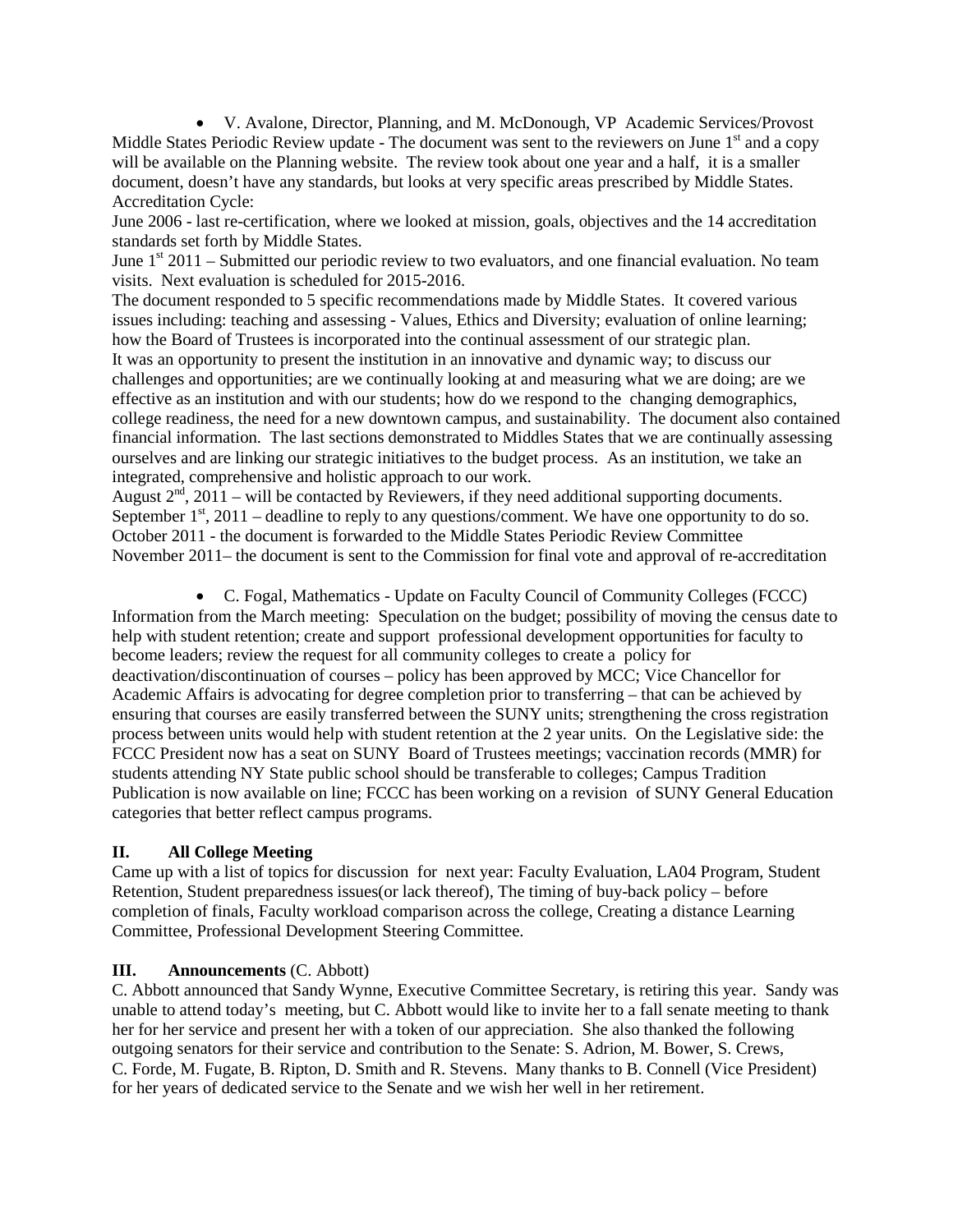## **IV. Approval of minutes**

Minutes of May 19<sup>th</sup> Faculty Senate meeting approved

# **V. Action Items**

# **Curriculum – M. Ernsthausen** College Assessment & Program Evaluation Committee Report **Motion passed** Spring/Fall/Spring changed to Fall/Spring/Fall for program reviews Foundations for Student Success IV: Closing the Assessment Loop **Motion passed**

## **VI. Standing Committee Reports**

## **Academic Policies – E. Grissing**

No report

#### **Curriculum – M. Ernsthausen**

The curriculum committee has given final approval to the following:

## **3 Course Revisions**

|                     | CR17S        | <b>OFT 257</b> | Legal Studies I                  |  |
|---------------------|--------------|----------------|----------------------------------|--|
|                     | CR34S        | <b>PHO 113</b> | Photography II                   |  |
|                     | CR36S        | <b>COM 204</b> | Radio Production                 |  |
| <b>1 New Course</b> |              |                |                                  |  |
|                     | <b>NC19S</b> | <b>CSC 180</b> | Programming in Python            |  |
| 6 CLO Revisions     |              |                |                                  |  |
|                     | CO34S        | <b>HIS 211</b> | History of Sport in America      |  |
|                     | CO35S        | <b>HIS 230</b> | The Civil War and Reconstruction |  |
|                     | CO36S        | <b>HIS 259</b> | World War I                      |  |
|                     | CO37S        | <b>HIS 260</b> | World War II                     |  |
|                     | CO38S        | <b>HIS 262</b> | The Cold War Era                 |  |
|                     | CO 39S       | POS 120        | American National Government     |  |

The curriculum committee has been working on developing a strategy to determine where students are getting several infused competencies. These infused competencies include Critical Thinking, Information Management, and the study of Values/Ethics and Diverse Perspectives. We have developed a form that we will be submitting to the Faculty Senate Executive Committee for approval early in the fall semester. If approved by the EC, we will be presenting our ideas to the full senate for approval shortly after. The CAPE committee will be finishing their work on the program review guidelines in the fall. Once completed, the changes will be brought to the EC and fall senate for approval.